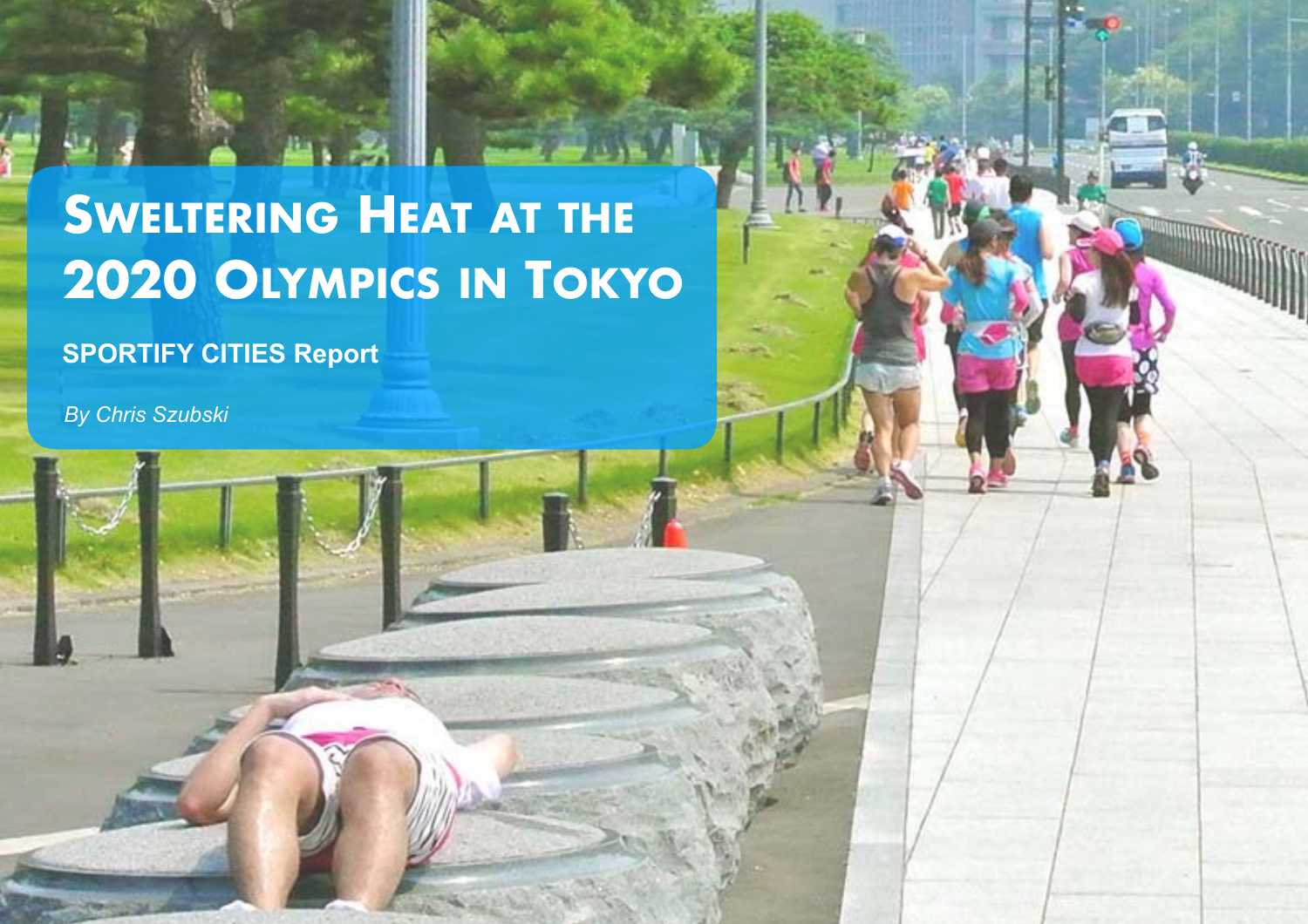# **KEY POINTS OF THIS REPORT:**

- Temperatures and humidity levels at the 2020 Summer Olympics in Tokyo could greatly weaken an athlete's performance and increase the risk of heat stroke.
- Assessment of the severity and probability levels of sweltering temperatures at the upcoming 2020 Olympics.
- During Tokyo's summer period 'feels like' temperatures regularly exceed 45°C.
- The comparative analysis across Olympic Cities indicates that athletes competing in Tokyo could potentially be exposed to the most challenging meteorological conditions ever observed in the modern history of the Olympic Games.
- Proposals for the incorporation of suitable heat acclimatisation strategies into pre-Olympics training and performance diagnostics cycles.
- Recommendations for suitable locations for heat acclimatisation purposes.
- The heat factor is expected to become one of the key defining planning features of a pre-Olympics training preparation cycle for many athletes aspiring to compete at the 2020 Summer Olympic and Paralympic Games.

# **THE HEAT FACTOR AT THE 2020 OLYMPICS**

The 2020 Olympic Games in Tokyo will be held during the city's summer period, which is the hottest and most humid time of the year. Tokyo's climate is classified as 'humid subtropical' — based on the regularly used *Köppen climate classification* system. This is not necessarily a suitable climate zone for holding outdoor sporting events. After all, it has been proven that non-acclimatised athletes tend to under-perform when exposed to extremely high temperatures and high humidity levels. They typically experience a decline in sporting performance due to hyperthermia (the risk of medical emergencies is increased, too). That is, failed thermoregulation leads to elevated core body temperature, which typically results in impaired cognitive functioning, reduced complex task levels and/or diminished response of the cardio-respiratory system.

Given that a large proportion of potential Olympians are not accustomed to subtropical or tropical climate conditions (that is, they mostly reside and train in other climate zones), this report hopes to provide prospective 2020 Olympic athletes with practical knowledge of typical temperature and humidity levels during the summer period in Tokyo.

# **HIGH TEMPERATURES AND HUMIDITY IN TOKYO**

Standard climate diagrams of Tokyo imply that this city located in East Asia offers fairly acceptable ambient conditions for sporting performance, with mean high air temperatures of approximately 30°C being monitored during the peak summer period. By design, however, such climate diagrams only indicate the average values observed over long periods of time (usually over several decades), concealing the wide range in daily temperatures, humidity levels or rainfall. Standard diagrams therefore fail to provide athletes and coaches with meaningful information about the potential meteorological circumstances at the 2020 Olympics.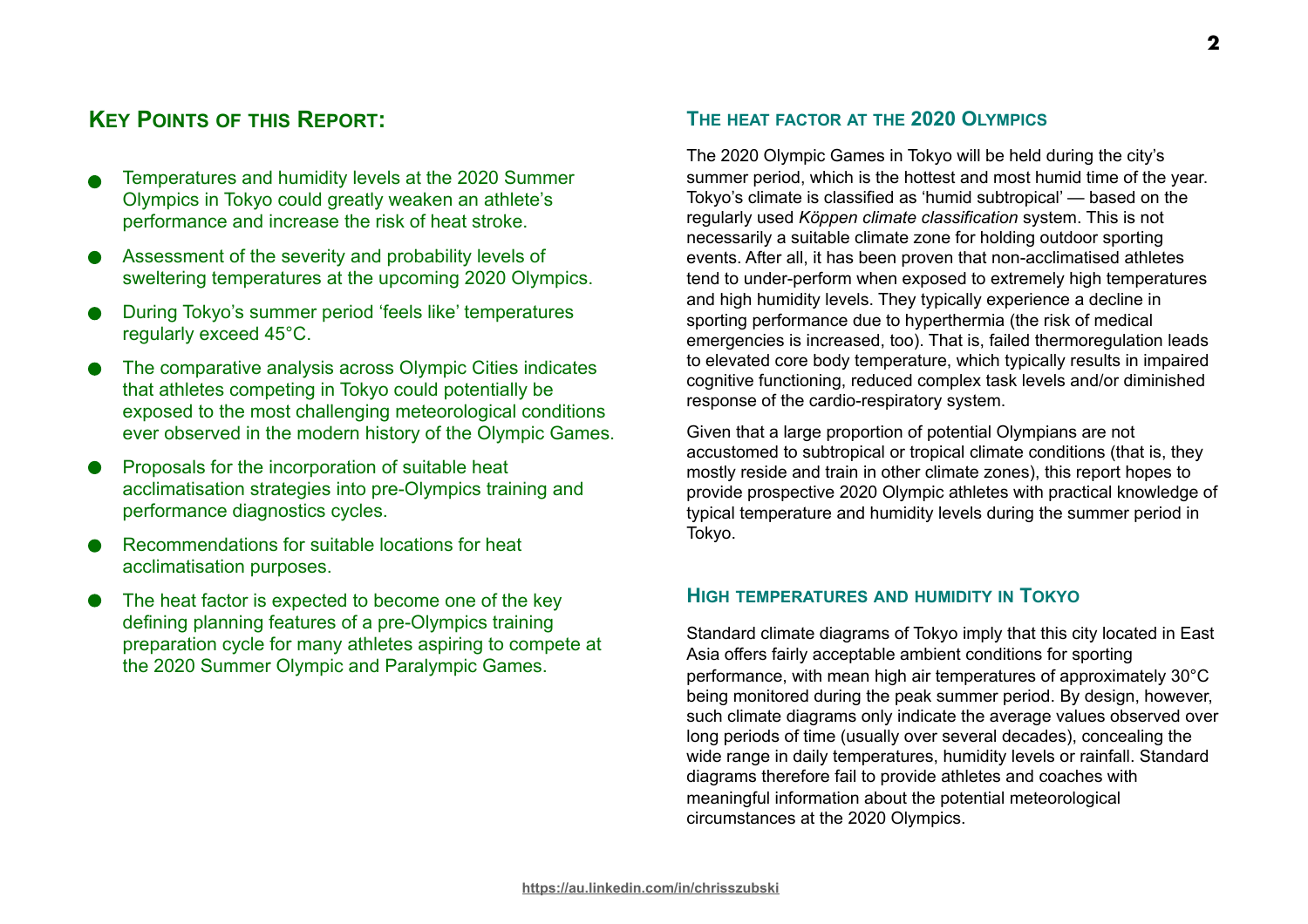To begin with, athletes who intend to participate at the upcoming Tokyo Olympics are advised to examine the day-by-day and hour-byhour variation of meteorological raw data during exemplary peak summer periods in Tokyo; that is, the months of July and August are of particular importance to all athletes and coaches.

**Graph 1**, for instance, illustrates the air temperatures and humidity levels monitored at four different times of a day, starting on 24 July and ending on 9 August 2015 – the same calendar days during which the 2020 Olympics will take place. As Tokyo is under a strong and

stable influence of subtropical winds originating from the Pacific Ocean during its peak summer season, this graph reflects a plausible trend of air temperatures and humidity levels that could be expected during the 2020 Olympic Games period. The 8am and 8pm values, for instance, are crucial to athletes, as many qualification and elimination contests will be scheduled during morning hours, whereas the main competitions will, by and large, be carried out in the early and late evening hours. As for the hundreds of thousands of event visitors who will spend much of their daytime outdoors, the awareness of the temperature levels at 2pm is certainly critical.

#### **Graph 1. Plausible humidity levels and air temperatures over the course of the 2020 Olympics (based on data recorded in 2015)**



#### **Exemplary humidity and temperature patterns during the scheduled 2020 Olympic Games period**

Source: Japan Meteorological Agency

**<https://au.linkedin.com/in/chrisszubski>**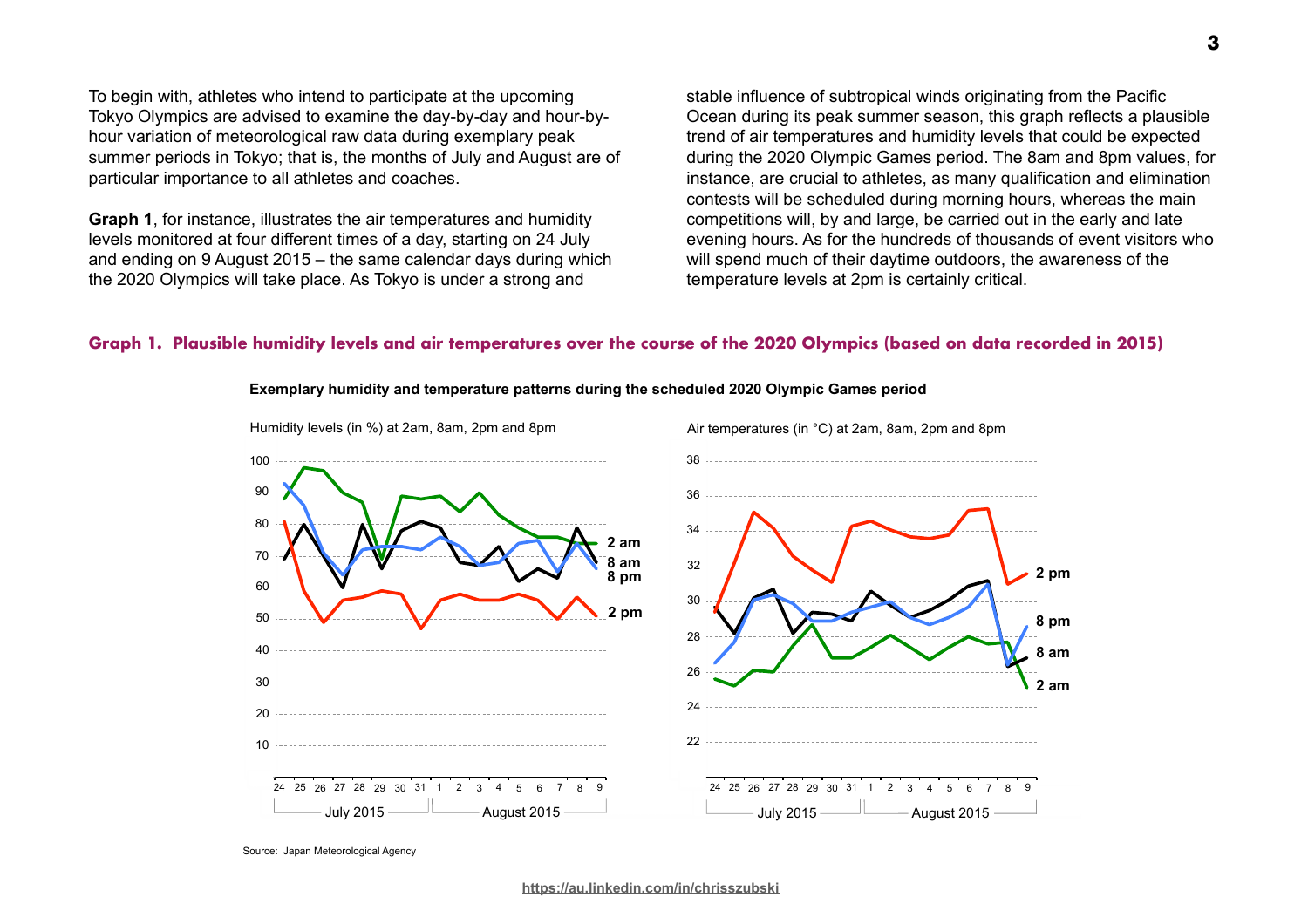As demonstrated in **Graph 1**, Tokyo's morning air temperatures typically reach 30°C, while the relative humidity levels are still high, mostly fluctuating between 60 and 80% (if no rain is reported). In the afternoon the maximum air temperatures — measured in the shade exceed 35°C on regular basis. And on a sunny day in July and August the relative humidity levels in Tokyo remain fairly high, barely dropping below the 50% levels.

In the early evenings, the air temperatures typically drop below  $30^{\circ}$ C, while the humidity levels start rising rapidly again, reaching values of slightly above 70% during evenings with no reported rainfall. Athletes who will have to get up later at night in order to get ready for their events scheduled in the very early morning hours need to be aware of the fact that the night air temperatures barely drop below 27°C and that the humidity levels regularly remain above 80%.

These observational data clearly demonstrate that many athletes and event visitors are likely to be exposed to challenging temperatures and humidity levels throughout the scheduled competition period. This includes athletes competing during the supposedly comfortable morning hours, given that air temperatures usually rise fairly quickly, reaching almost intolerable levels by 11am. On top of this, the intense solar ultraviolet radiation prevailing during Tokyo's summer rapidly inflates the heat factor throughout the morning (this performanceaffecting aspect of sun exposure is not reflected in the standard air temperature – which is measured by a thermometer located in the shade). The only time of relief appears to be in the early and late evenings; however, after sunset the rising humidity levels usually offset the slightly lower and more comfortable air temperatures.

Tokyo's high air temperatures during its summer period will almost certainly have a significant impact on athletes' individual performances at the 2020 Olympics. Air temperature in itself, however, will not be the key challenge. It is Tokyo's combination of higher air temperatures and high humidity levels, which could potentially result in the most challenging conditions ever observed in the modern history of the Olympic Games.

# *FEELS LIKE* **TEMPERATURES**

To get better insights into the actual body's perception of the heat factor during the upcoming 2020 Olympics in Tokyo, humidity would need to be factored into the standard air temperatures. For instance, the assessment of the 'feels like' or 'perceived' temperature (or 'heat index') would be more telling, as this calculated value takes into account the air temperature and humidity level.

Due to the weighty influence of humidity on tangible temperature levels, a recorded air temperature of 30°C, for example, can be perceived as 30°C in one part of the world, whereas elsewhere it feels more like 40°C. In other words, identical air temperatures recorded at various locations around the globe get perceived differently.

During Tokyo's summer the 'feels like' or 'perceived' daytime temperatures regularly exceed the 45°C mark — occasionally, the extraordinary levels of 50°C are reached. And the high 'feels like' morning temperatures of above 40°C indicate that even athletes participating in qualification and elimination contests (which are typically scheduled during morning hours) will also have to endure harsh meteorological conditions. Based on these measurable observations, many 2020 Olympians competing in the daytime will be exposed to extreme ambient environments.

To help athletes gain better understanding of the dimension of the heat factor facing them during the 2020 Olympics, it is worth matching Tokyo's 'feels like' temperatures with the observed levels in other cities around the world — as illustrated in **Graph 2**. As most people understandably struggle to make sense of abstract meteorological numbers, such comparative figures could provide them with real-life reference points. It is, after all, reasonable to assume that peoples' subjective perception of temperatures experienced in any of the selected cities could possibly enable them to better relate to these rather abstract values.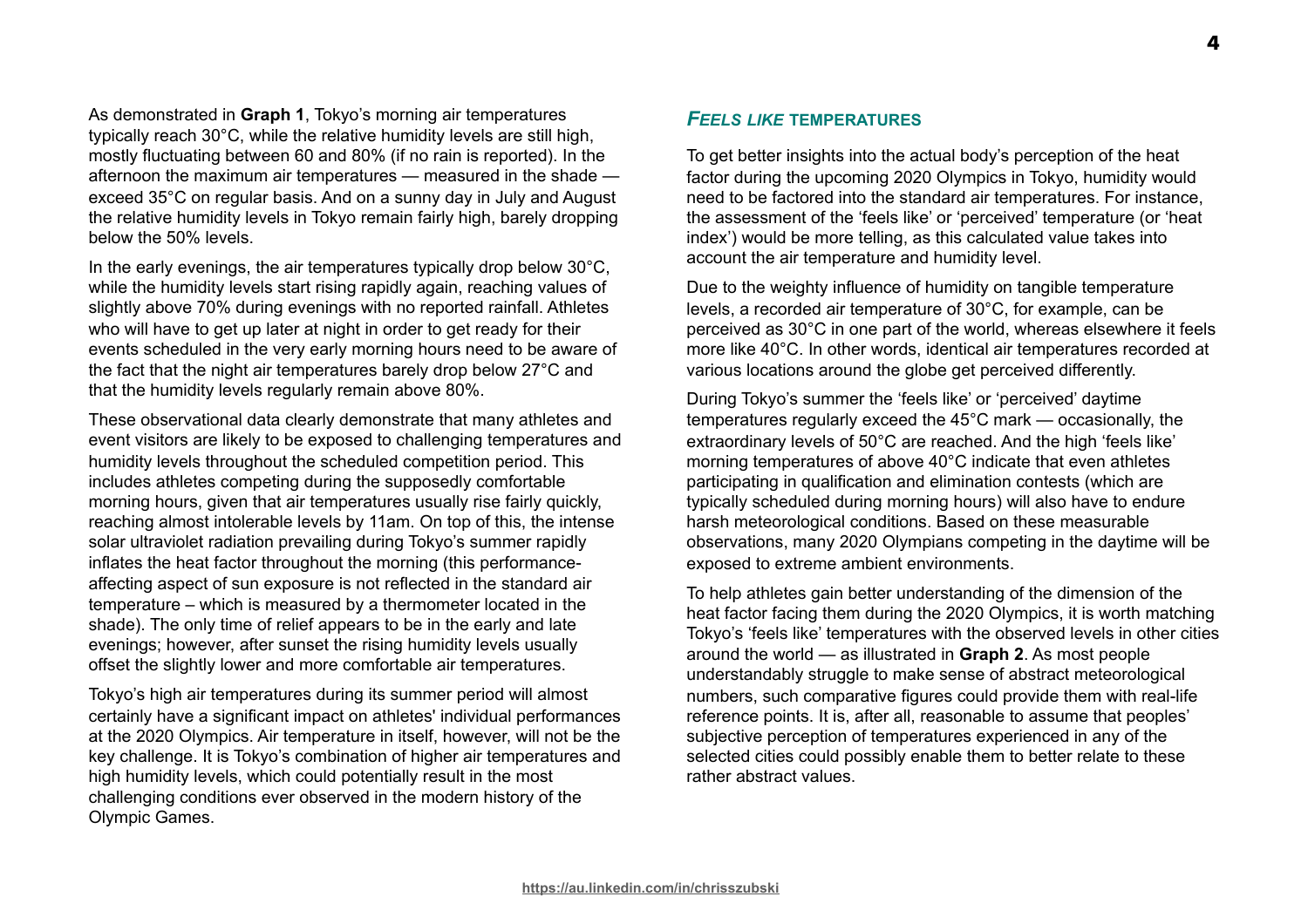**Graph 2. Average maximum 'feels like' temperatures in selected cities observed during the cities' seasonal summer period**.

# **Mean maximum temperatures during the meteorological summer period of 2015**



Maximum air temperature\* and maximum 'Feels Like' temperature\* in selected cities, in °C

Source: World Weather Online, Dataset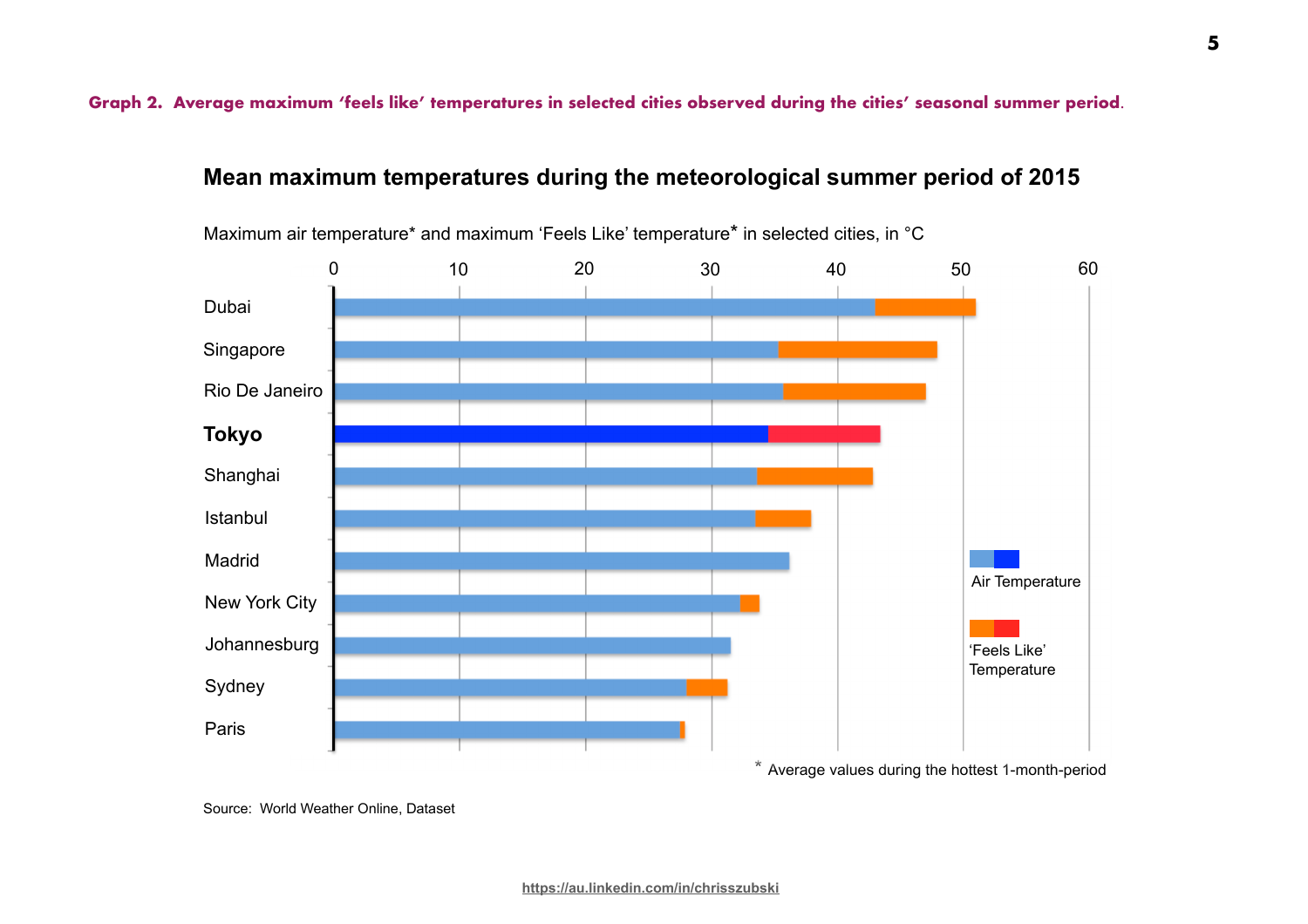**Graph 3** displays an exemplary range of maximum 'feels like' temperatures of Summer Olympic Cities of the past four decades. For this comparison, meteorological data of all cities were compiled for any given period during which the specific Olympic Summer Games took place. By nature, temperatures and humidity levels — among other meteorological variables — fluctuate on year-to-year basis, with some geographic locations demonstrating larger variations than others. To minimise the risk of an outlier effect, 'feels like'

temperatures for nine consecutive years, from 2008 to 2016, were collected and averaged for this comparison. The graph indicates that although the Games in Atlanta (1996), Athens (2004) and Beijing (2008) were, too, scheduled during the cities' hot summer periods, their 'feels like' temperatures are no match to the potentially extreme levels during the upcoming 2020 Olympics in Tokyo. In fact, no other host city of the Modern Olympic Games, dating back to 1896, demonstrates such challenging heat levels.

#### **Graph 3. Comparative 'feels like' temperatures in various Olympic Cities.**

# **OLYMPIC CITIES AND THE HEAT FACTOR**

**Mean maximum 'Feels Like' temperatures between 2008 and 2016 during a given Summer Olympic Games period (in ℃)** 



Source: World Weather Online, Dataset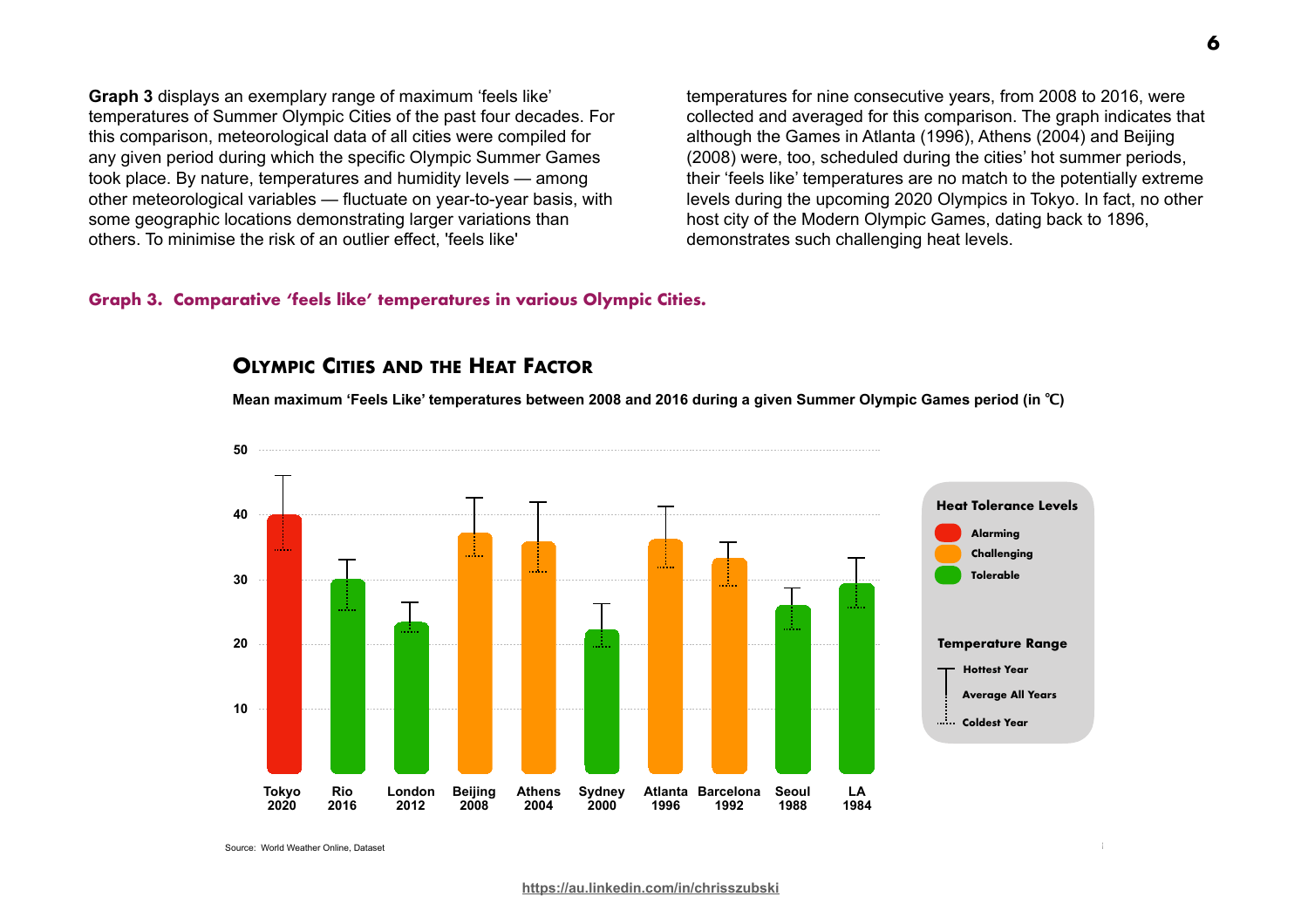The weather conditions in Tokyo were particularly harsh during the summer periods of 2014, 2015 and 2016, with average 'feels like' temperatures ranging from 41 to 45°C in three consecutive years. It is entirely possible, however, that the heat levels will be less severe during the 2020 Summer Olympics. If the coastal regions of East Asia are under a strong influence of wet weather systems originating from the Pacific Ocean during the summer period in 2020, the 'feels like' temperatures could possibly drop to as low as 35°C during the 2020 Olympic Games. Yet although this is the best-case scenario for Olympians, the occurrence of such subtropical wet weather systems, on the other hand, would certainly lead to even higher humidity levels.

The upcoming 2020 Paralympic Games in Tokyo will also be held during the summer period, starting on 25 August and finishing on 6 September. Yet thanks to the increasing number of wet and slightly cooling low-pressure systems frequently passing through the region in August and September, local temperatures during the 2020 Paralympics are expected to be slightly lower compared to the 2020 Olympic Games levels. As illustrated in **Graph 4**, the maximum *feels like* temperatures in Tokyo typically range between 30°C and 43.5°C during late August and early September. It is therefore reasonable to assume that the 2020 Paralympics in Tokyo could become the hottest event in the history of the Paralympic Games. To complicate things further at the 2020 Paralympics, the greater likelihood of typhoon events during the late summer season could result in high volumes of rainfall and major interruptions to the schedule.

Taken together, athletes planning to compete at the 2020 Olympics or Paralympics can not count on pure luck. Although this report does not claim to be able to predict the meteorological conditions during the 2020 Olympics, it highlights the potential risk of heat exposure for

prospective athletes and visitors alike and the importance of undertaking the necessary climate acclimatisation measures.

To underline the importance of adequate training preparation and heat acclimatisation procedures for the Olympic Games in Tokyo, one should recall the 8th of August 2008; on this particular day the maximum 'feels like' temperature observed in Tokyo reached staggering 55°C. Besides, all prospective Olympic athletes should bear in mind that the effects of solar radiation are yet to be factored in. In the European Journal of Applied Physiology, an academic journal, *Otani* and his colleagues have recently demonstrated that, for instance, endurance exercise performance in hot environments weakens progressively as solar radiation increases. According to the Australian Bureau of Meteorology, direct sun exposure in the middle of the day could add as much as 8°C to the 'feels like' temperatures – that is, perceived heat levels on a sunny day with high air temperatures and humidity levels could potentially reach almost 60°C (!) in Tokyo.

Given such extreme heat conditions and periods of consecutive sunny days during Tokyo's peak summer period, this information on solar radiation would also need to be taken into consideration before planning and constructing the key 2020 Olympic facilities. In particular, the artificial islands located in the Tokyo bay zone – many Olympic sporting venues and the Olympic village will be built around this key waterfront area – should be designed with vast parkland space consisting of large numbers of subtropical trees so as to provide the largely non-acclimatised event visitors with the much-needed shade and to reduce the extremely high heat levels around the large-scale sporting facilities (particularly, visitors with pre-existing heart conditions are at high risk).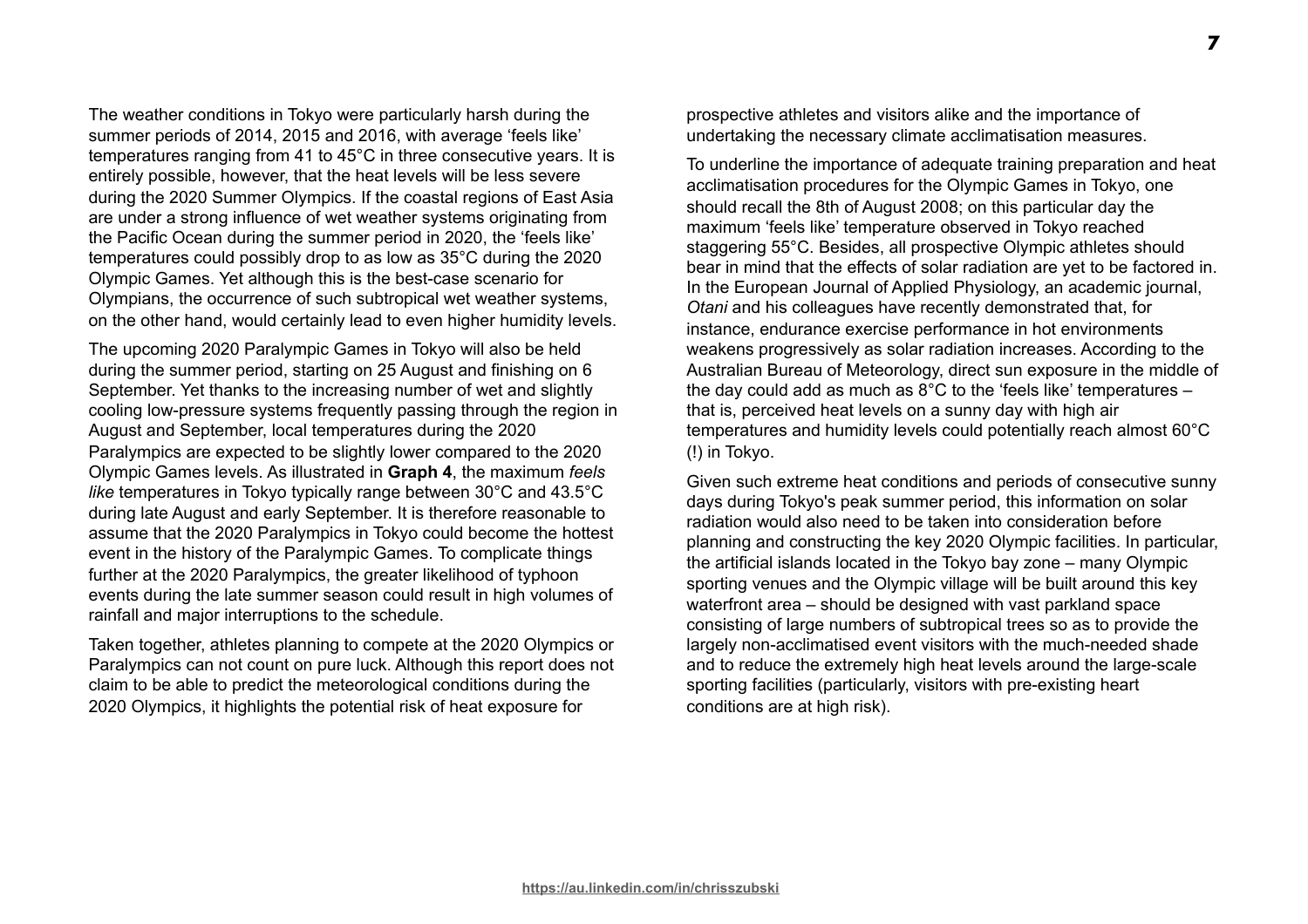**Graph 4. The five warmest host cities of the Summer Paralympic Games (based on observations during a given Paralympics period).**

# **Paralympic Host Cities and the HEAT factor**

Mean maximum 'Feels Like' temperatures during a given Paralympic Games period**\***, in °C



Source: World Weather Online, Dataset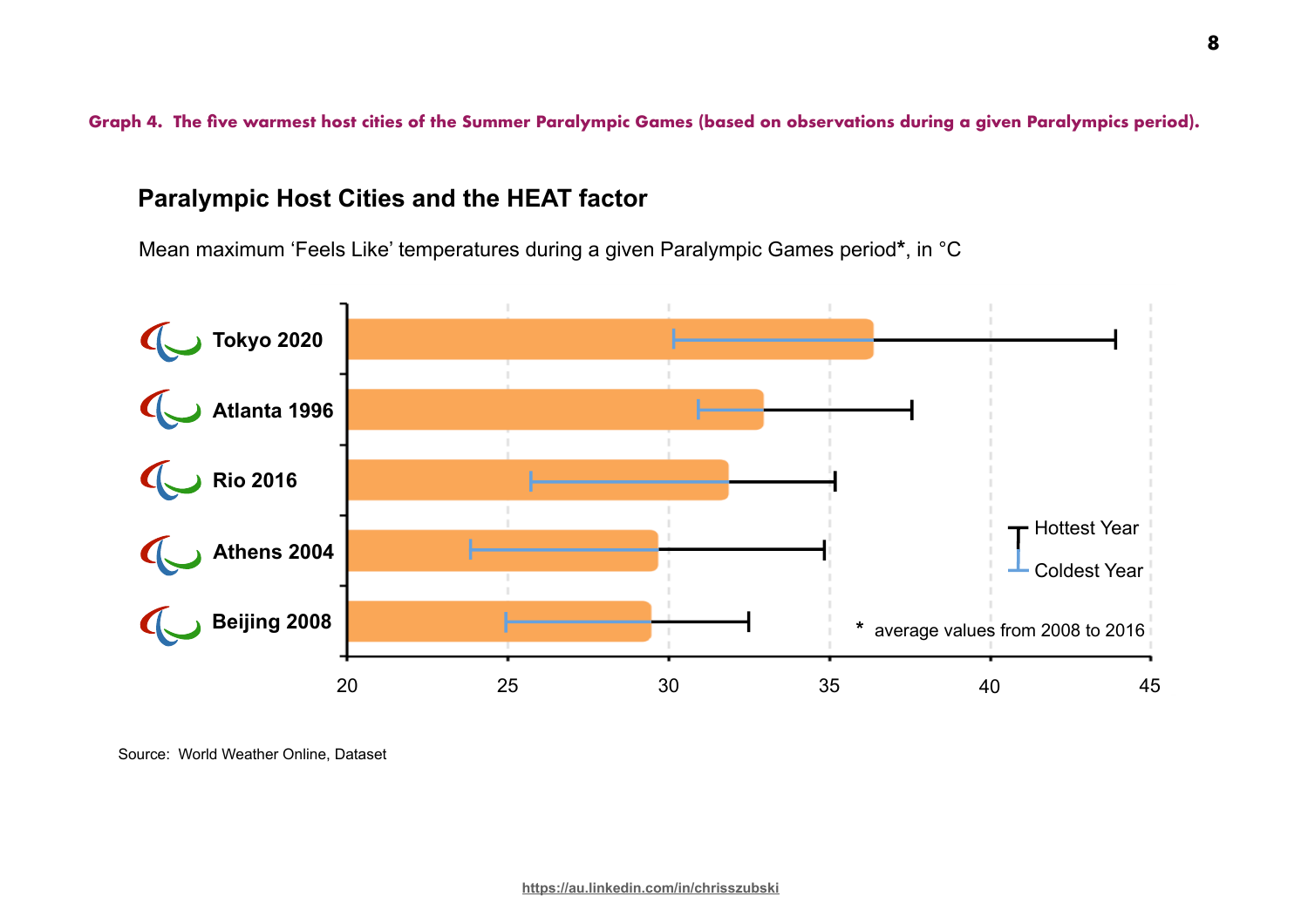To be able to perform at the highest possible levels at the 2020 Olympic Games in Tokyo, potential athletes will have to incorporate the heat factor into their pre-Olympics training cycles — that is, the systematic scheduling of hot and humid environments into their training cycles. Furthermore, personalised, time-dependent acclimatisation progression will need to be assessed at least one year prior to the Olympics, while taking into account the differing physical requirements of the sports.

Surprisingly, however, among top athletes the implementation of heat acclimatisation protocols is not as common as one would expect. According to a survey by *Périard* and his colleagues only 15% of professional track and field athletes participating at the 2015 World Athletics Championships in Beijing appeared to have incorporated heat-acclimatisation training regimes into their preparation cycles in the lead to the championship (the temperatures and humidity levels at the upcoming 2020 Tokyo Olympics are expected to be substantially higher than in Beijing). Given that the large majority of all competing professional athletes at the World Athletics Championships in Beijing represented countries that are not located in subtropical/tropical climate zones, this high proportion of non-heat-acclimatised competitors (85% of all surveyed athletes) indicates that potential Olympians would have to take the heat preparation more seriously.

Again, adequate heat acclimatisation procedures are crucial to maintaining the neuromuscular and metabolic functioning when performing under hot and humid conditions. In this way, the individual heat tolerance levels can be increased and the risk of sporting underperformance can be minimised through higher efficiency of heatregulating mechanisms of the body. Regarding the suitability of heat acclimatisation procedures, the use of generic acclimatisation chambers is an acceptable option for athletes competing in individual endurance sports and wanting to get accustomed to heat and humidity conditions; yet their limited space makes them a highly inefficient and restrictive choice for larger national teams, game sports and sports-

specific, multi-functional tasks. As a result, their role is largely limited to standardised training assessments on cycle-ergometers, treadmills or rowing machines.

Spending longer periods of time in a naturally hot and humid ambient environment that is identical to the likely meteorological conditions during the 2020 Olympics will therefore be the more effective heat acclimatisation procedure in a pre-Olympics training cycle. In this way, individual athletes as well as large teams will get accustomed to the challenging circumstances — i.e., the naturally hot and humid environment — and, at the same time, execute sports-specific tasks for longer periods of time. During such acclimatisation training camps of two to three weeks (this duration has been considered to be sufficient, according to a recent consensus article published in the academic *British Journal of Sports Medicine*) personalised information on the acclimatisation process of physiological, neuromuscular and cognitive parameters would frequently need to be gathered in highperformance laboratories, guiding coaches in the development of the most suitable acclimatisation patterns for their athletes. In order to boost overall performance levels during such brief heat acclimatisation training cycles, however, high-intensity and high-volume sportsspecific training sessions should regularly be carried out in a more pleasant environment — that is, in air-conditioned gyms and sport halls.

One of the key challenges for national performance diagnostics analysts and coaches will be to correctly interpret the latest basic and applied research findings published in academic journals and to implement personalised acclimatisation testing outcomes into their athletes' real-life training and performance cycles. On the other hand, thanks to the evolution of wearable technology in the sporting industry, the application of novel, wearable devices measuring relevant thermal variables as well as physiological parameters will most likely become the tools of choice, enabling national teams and their performance diagnostics professionals to gather more personalised information in hot and humid natural environment. In this regard, however, it needs to be underlined that the performance of an athlete must not be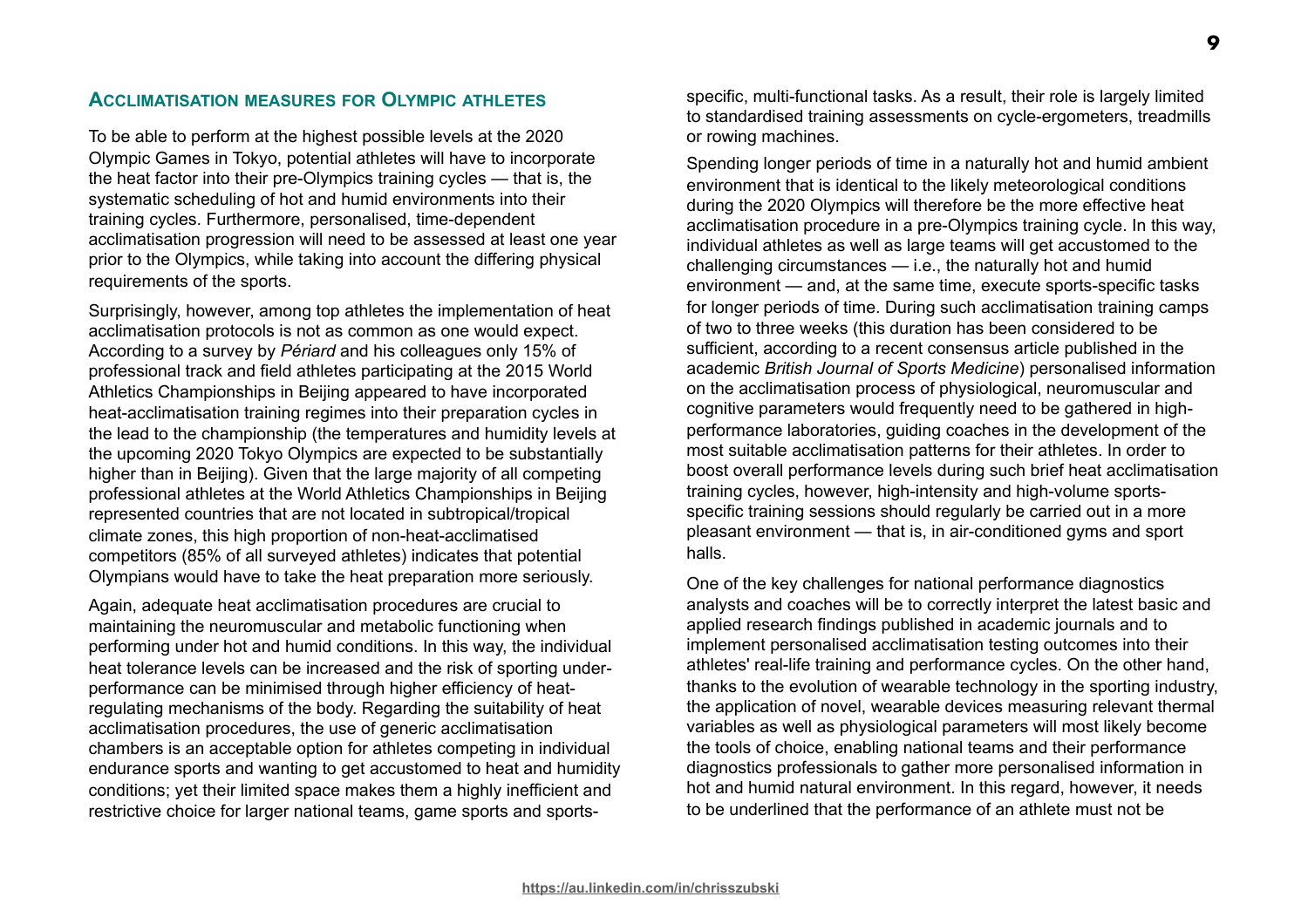confined solely to physiological parameters. To date, exercise physiologists have been dominating the research work on heat acclimatisation and performance, largely focussing on assessing physiological parameters and applying aerobic, endurance testing protocols. Hence, very little is known about the impact of high temperatures and humidity levels on non-endurance sporting tasks and other key components of an athlete's overall performance, including mood, irritability, intrinsic motivation, sleep quality, neuromuscular coordination, concentration capability or cognitive capacity — to name a few. And investigations on the adaptation patterns of these crucial factors during longer heat-acclimatisation periods are also absent. Given that research studies have yet to provide clear insights into the relationship between heat exposure and the above-mentioned fundamental elements of sporting performance, it should not be prematurely argued that the performance in brief, anaerobic and high-skill sporting tasks remains stable and unaffected among non-acclimatised athletes who are exposed to high temperatures and humidity levels during sporting events. To be clear, non-endurance athletes should also implement heat-acclimatisation protocols into their pre-Olympics training cycles.

As for the prospective 2020 Olympians who live and train in locations within tropical climate zones, i.e., the so-called tropical natives, heat acclimatisation-related trips to other countries can be largely avoided. After all, the all-year-round temperature and humidity levels in most parts of the world's tropical regions typically reach identical or even higher levels that are likely to be experienced during the Tokyo 2020 Olympics period. It has been speculated, however, that additional artificial heat exposure could perhaps result in enhanced tolerance to hot and humid conditions among athletes who are already naturally accustomed to hot and humid conditions. In this regard, it will be interesting to observe whether the exercise physiology & performance research community can establish such novel acclimatisation protocols prior to the 2020 Olympics, potentially giving trained tropical natives substantial performance advantage over heat-acclimatised tropical non-natives. According to *Jason KW Lee*, an expert on this topic and an Associate Professor at the National University of

Singapore, there is scope for acclimatisation programs of greater exercise intensity or higher heat-humidity in trained tropical natives.

Regular acclimatisation testing procedures should also include the personalised assessment of the most relevant sports-specific physical conditions, food and fluid intake requirements as well as the most suitable cooling options. Although this report does not discuss the effectiveness of conventional on-site strategies for reducing athletes' core temperatures under hot and humid conditions, such as cooling, fluid intake or clothing, it needs to be pointed out that all prospective Olympians can, of course, adopt a series of measures to reduce the heat-related risk of performance decline during the 2020 sporting event. Devoted national coaches who feel comfortable applying scientific knowledge into practice should therefore be referred to some excellent scholarly work on this topic that has over the years been conducted by *Samuel N Cheuvront* (Natick, Massachusetts, USA), *Jason KW Lee* (Singapore) and *Rob Duffield* (Sydney, Australia).

## **ACCLIMATISATION SUITABILITY OF SELECTED REGIONS**

For many top-sporting nations, capital-intensive sports teams and national sports federations with limited budgets, however, the provision of the most efficient acclimatisation options for their Olympic athletes will eventually become a logistic and financial issue. For one thing, subtropical climate conditions are absent in numerous countries with long sporting tradition. For another, if national sports organisations choose to invest into overseas trips for heat acclimatisation and training purposes, adequate access to high-quality sporting infrastructure and provision of in-built high-performance diagnostics facilities will need to be guaranteed.

#### **Top sporting nations with suitable climate conditions:**

• **Japan**, as the host nation of the 2020 Olympics, will surely be in an advantageous position regarding the provision of a wide range of heat acclimatisation localities for their top athletes. Its subtropical climate will enable the country's athletes to carry out some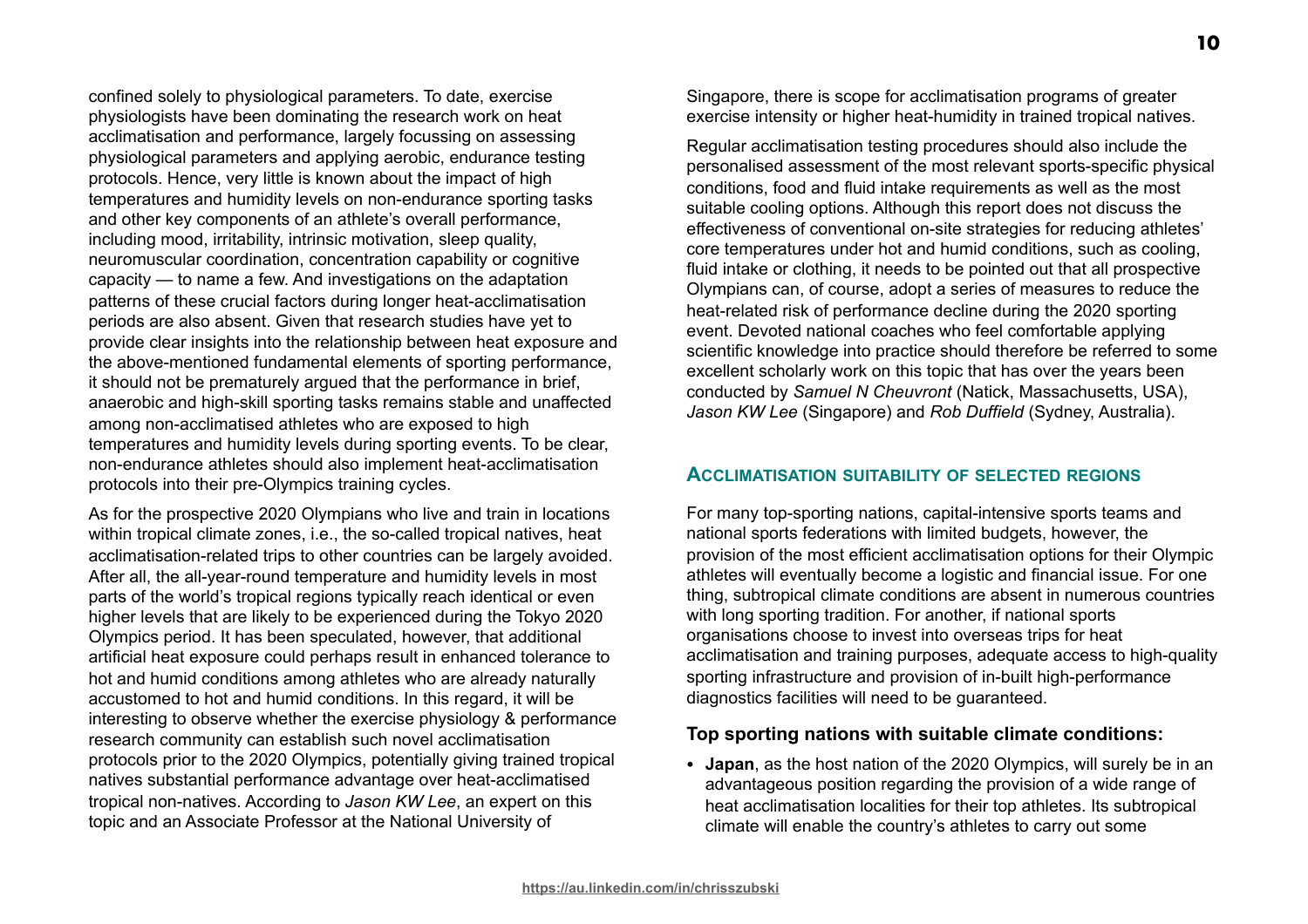segments of their pre-Olympics training preparation under inhospitable ambient conditions — that is, hot and humid weather. After all, during the fairly long and stable summer period of two months much of the country's southern and middle region is perfectly suited for training camps and large-scale acclimatisation assessments.

- The top-tier sporting nation of **China** is also in a formidable position. Many urban locations in the country's south-eastern region — for instance, in the *Guangdong* province — present very high *feels like* temperatures for as long as 3 to 4 months, providing its national Olympic teams with extensive training and high-performance diagnostics options.
- In **South Korea** suitable temperatures and humidity levels typically prevail for several weeks during the country's summer season. That said, Tokyo's levels of extremely high *feels like* temperatures can not be reached.
- The **USA** Olympic team, too, is in an enviable position; the areas around the cities of Houston and New Orleans demonstrate suitable *feels like* temperatures during the months of July and August. The provision of high class-sporting facilities in these regions is a further boon for its national teams.
- **Australia**, another top-tier sporting nation, is also lucky to have suitable acclimatisation options in the northern region of *Northern Territory* and the north-eastern parts of *Western Australia*. Darwin, for instance, could serve as a training base during the 6 months long rain season, during which the *feels like* temperatures typically range between 40 and 55°C. However, it is not an ideal location choice for the pre- Olympics heat acclimatisation period, as the highest temperatures and humidity levels prevail solely between November and April (whilst the Tokyo 2020 Olympic Games will begin in mid-July).
- **Brazil**, the host country of the 2016 Olympics, is largely located in tropical and subtropical climate zones. It has countless training and high-performance diagnostics sites to choose from.

By contrast, all European countries (including Russia) lack suitable climate zones altogether. Although the southern regions of the continent show fairly high air temperatures during the European summer, they are, by and large, associated with low levels of humidity. And although the western and central parts of Europe usually experience a number of hot and humid summer days, these heat wave periods are far too short and too irregular to be incorporated into Olympic preparation cycles in any meaningful way. In Russia, only the city of Sochi, located at the Black Sea, reaches *feels like* temperatures of above 40°C. Yet its limited number of high temperature days between the end of July and mid August makes Sochi a rather unsuitable heat acclimatisation location during the pre-Olympics period.

In all, it becomes evident that at the Tokyo 2020 Olympics the sporting nations located in non-sub-tropical climate zones as well as national teams with limited financial resources — and especially the Paralympic national teams — could end up being in a disadvantageous position compared to the countries mentioned above. For the affected sporting teams it is therefore highly recommended to arrive two to three weeks ahead of the Games so as to at least enable their athletes to acclimatise to the local subtropical climate in a timely manner. National Olympic Committees, coaches, high-performance diagnostics experts and Olympic athletes representing the better-off countries, that is, countries with accessibility to subtropical climate zones, will, on the other hand, need to strike a balance between regular performance development of their athletes and efficient acclimatisation measures. Much of the pre-Olympics training preparation cycle will surely be carried out in more pleasant temperatures and humidity levels, ensuring the optimisation of athletic performance. Yet simultaneously, personalised heat and humidity acclimatisation periods consisting of various optimal durations will have to be implemented into the training cycle without jeopardising the overall performance evolution of athletes.